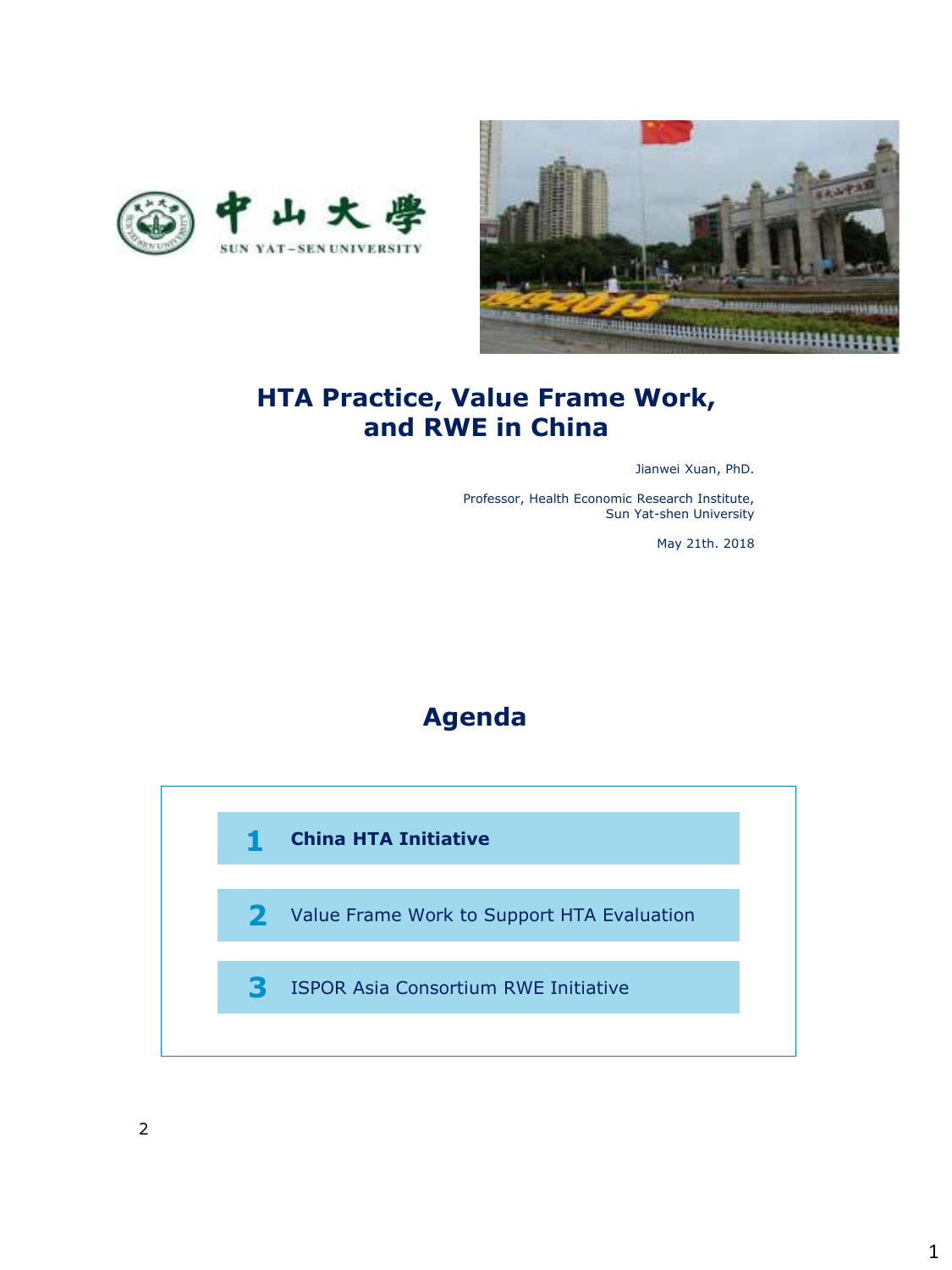## **Government-led**

In 2017, the NRDL was readjusted by the government. And the first time employed **negotiation mechanism.** At the end of March 2017, letter of invitation for negotiation was issued to the manufacturers of the selected 44 drugs.

Request Letter for submission of related products was issued to manufacturers:

- Companies must submit **enterprise qualification documents, product price information, pure budgetary impact**
- In addition, the company can also submit supporting materials **(self choice)**
- An executive **self-assessment report** of the product is mandatory



Top Priority: Clinical Value and Economic Value

**Self Choice Document** 

The following can be submitted if available:

- Clinical efficacy
- Cost effectiveness analysis
- Budgetary impact analysis (Allow you include efficacy component)
- Any other information you deem necessary

**3**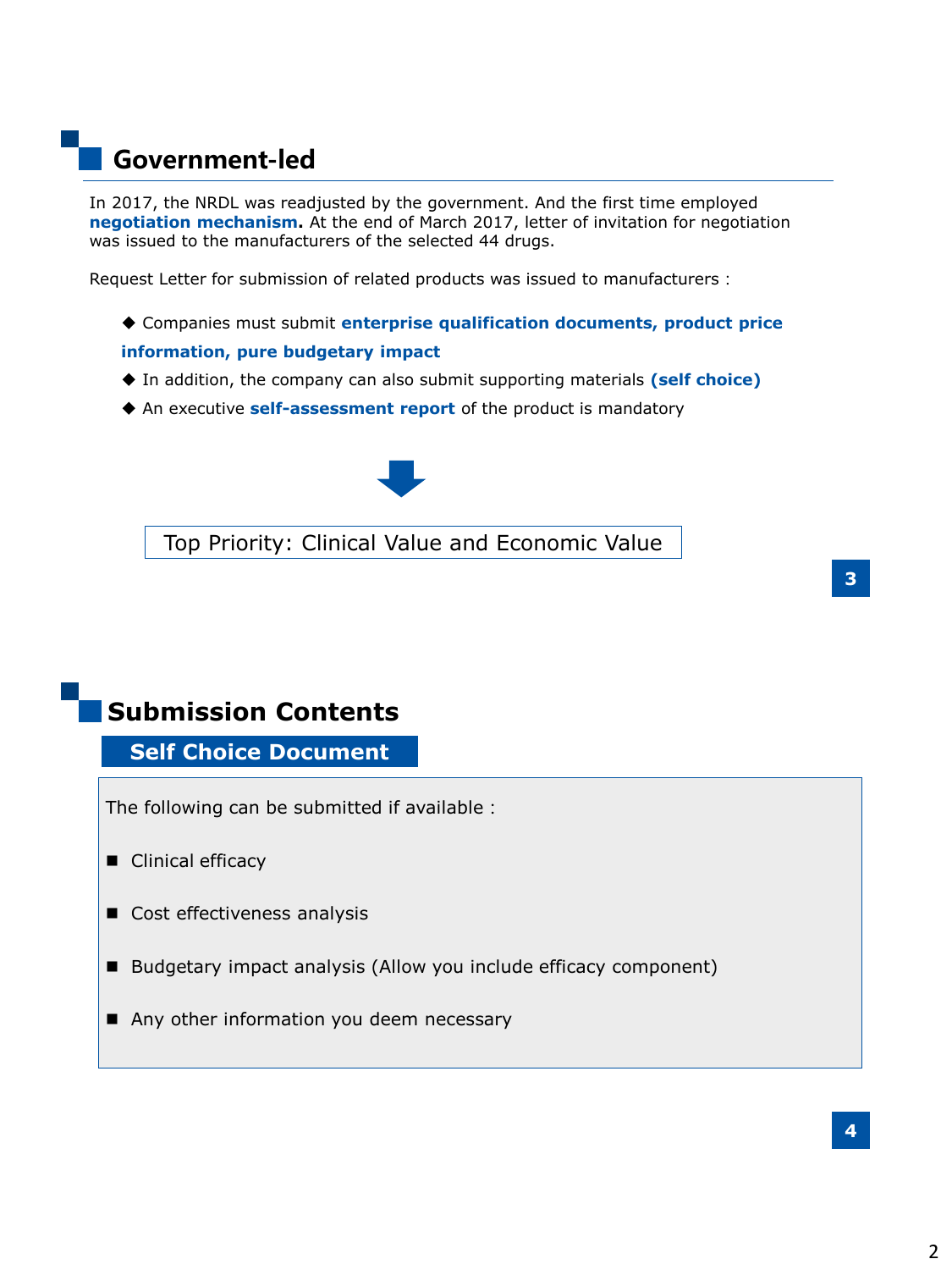# **Value, Value, Value!**

Can you tell a straight value story??? Why Should I Pay???

5



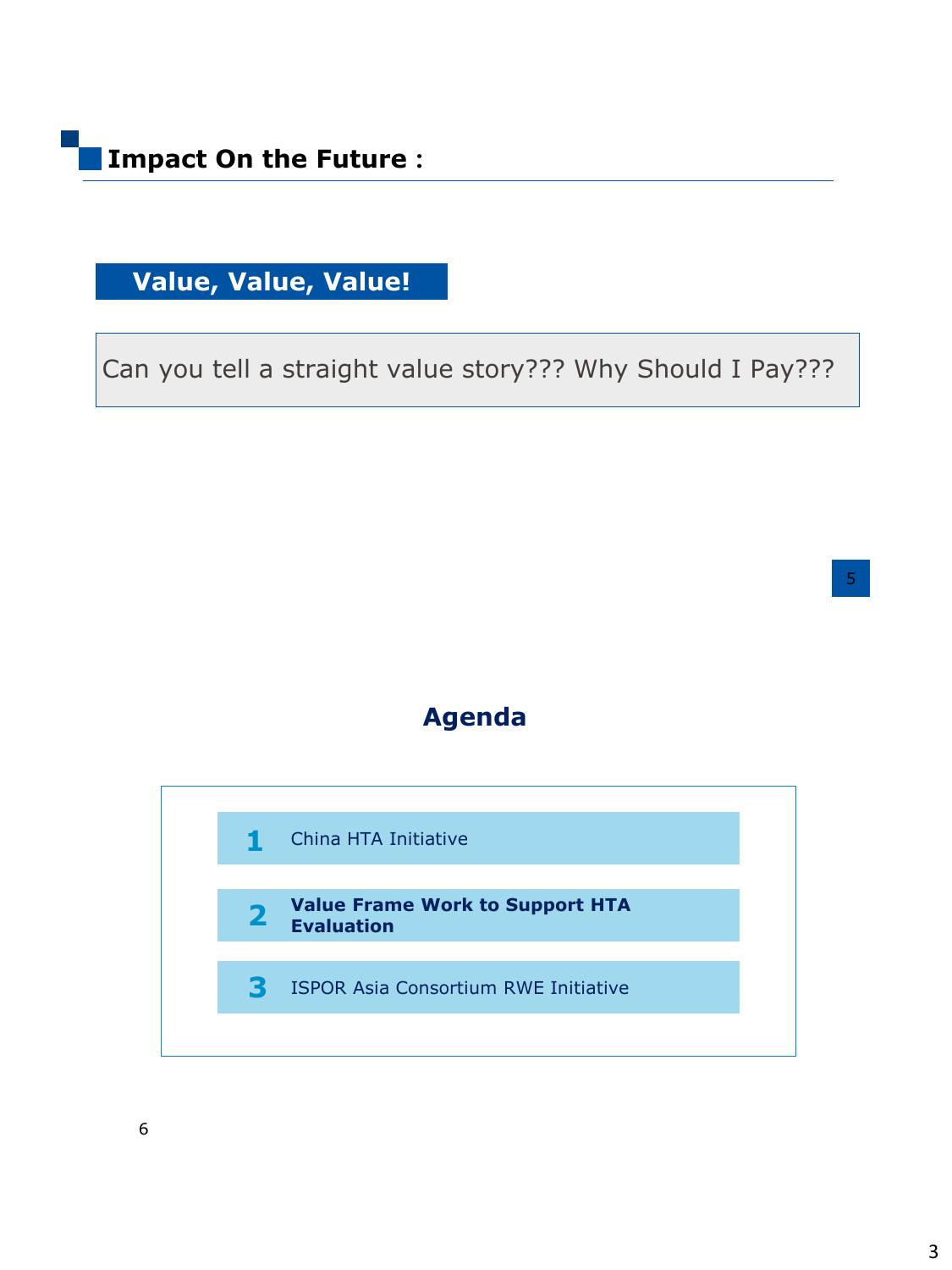Demonstrating the value of innovation is an essential part of **HTA** 

**Clinical Value Economic Value Patient Value Society Value**

7

Demonstrating the value of innovation is an essential part of **HTA** 

**Clinical Value** 

**Foundation of all economic value, focus on if the technology is innovative, can it better meet patient needs. Key evidence is clinical research data submitted to FDA and supplemented by real world evidence.**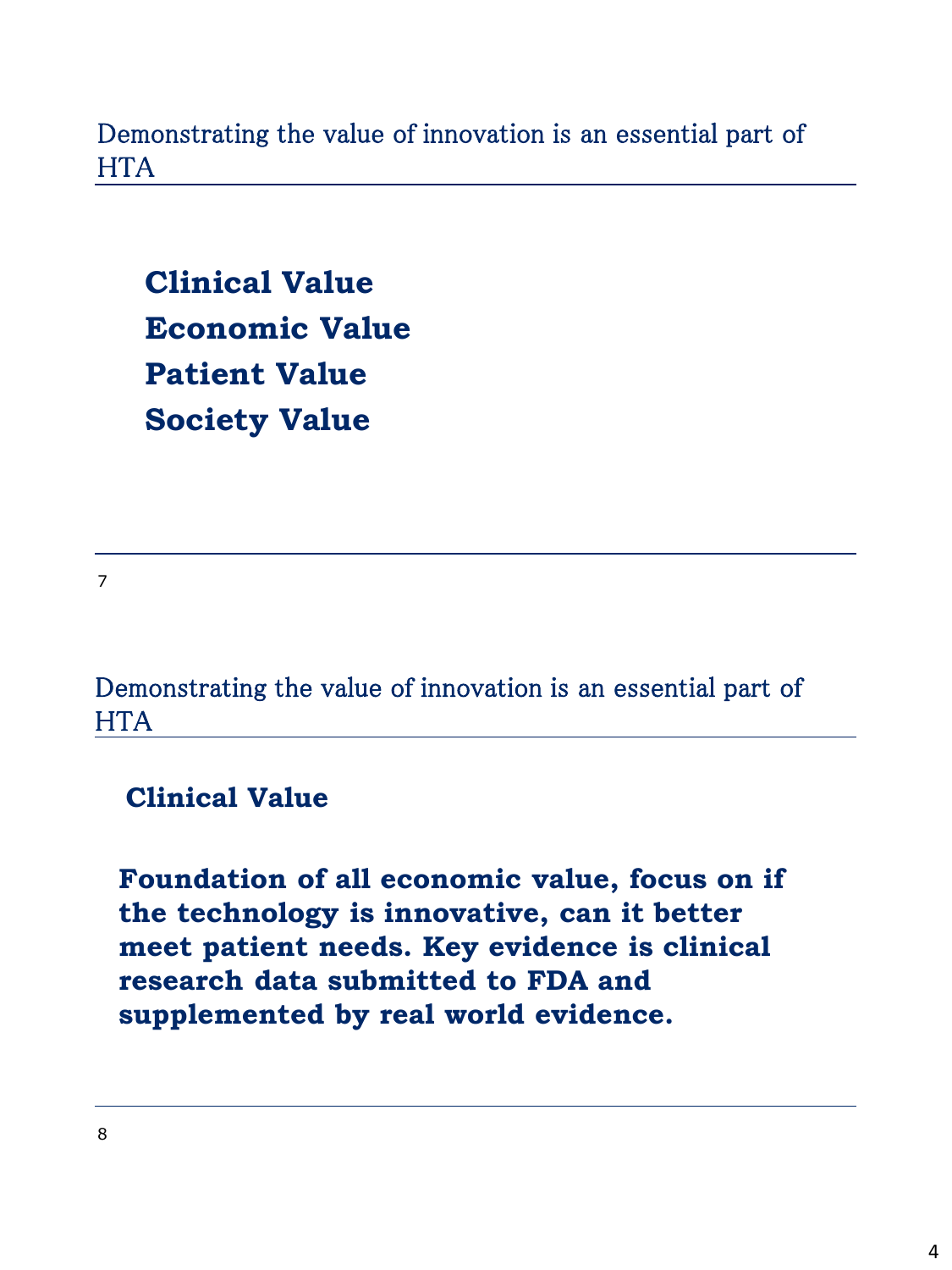



Demonstrating the value of innovation is an essential part of **HTA** 

#### **Economic Value**

**Translate clinical value into economic value. Includes two components:**

**- One is a comprehensive CEA to determine if worth to pay**

10 **- The second is a BIA to assess if enough resource available to pay.**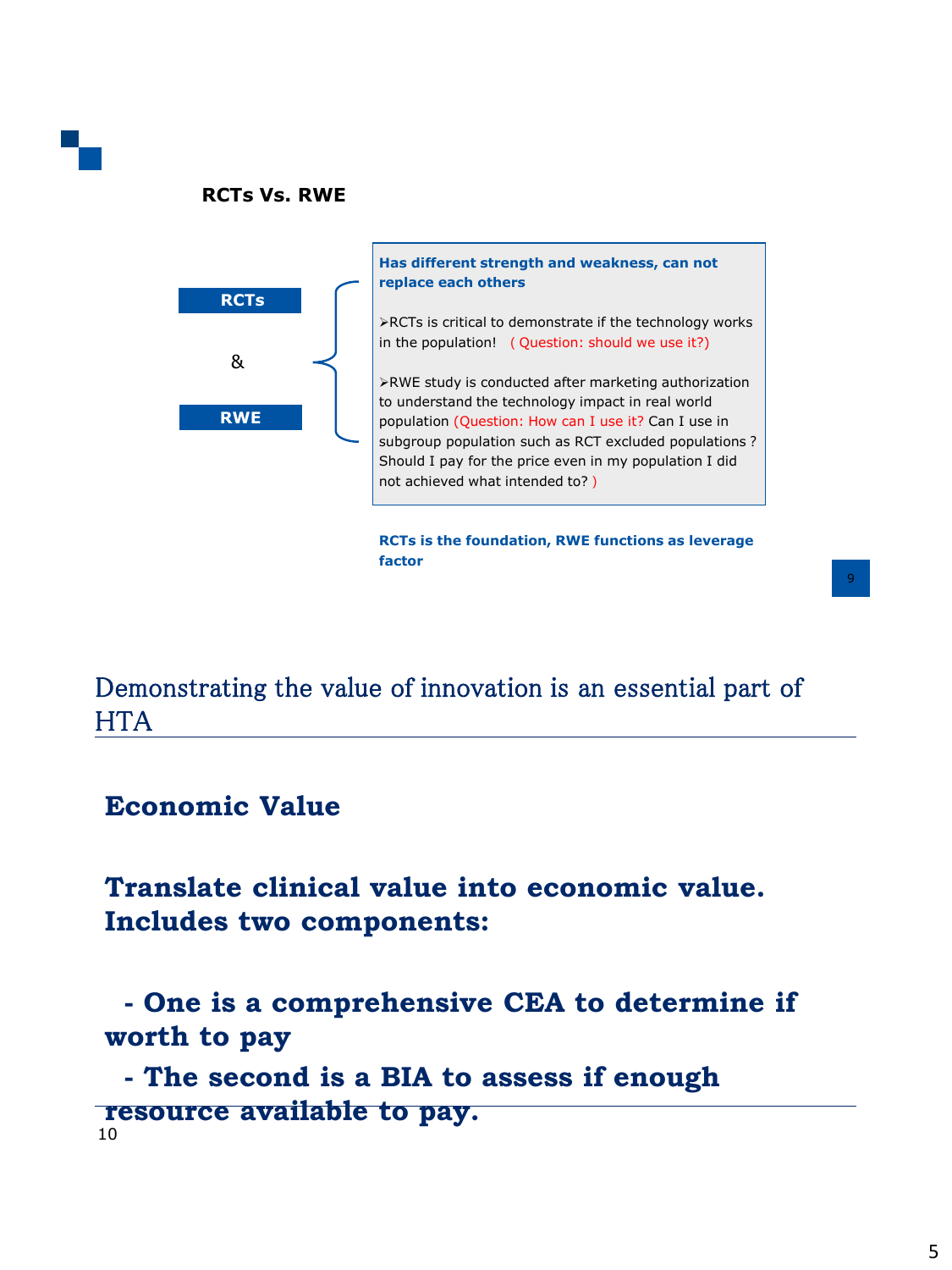## **Budgetary Impact**:



#### Summary

| $\triangleright$ Reimbursement decision will be based on :        |                                    |  |
|-------------------------------------------------------------------|------------------------------------|--|
| > Clinical Value: RCT as base, RWE as Adjustment factors          |                                    |  |
| $\triangleright$ Economic Value :<br>comparisons                  | CEA based on RCT and RWE as        |  |
|                                                                   | <b>BIA on affordability</b>        |  |
| $\triangleright$ Patient Value :                                  | QOL, impact on all aspects of life |  |
| $\triangleright$ Society Value :<br><b>Productivities, Others</b> | Real world population impact,      |  |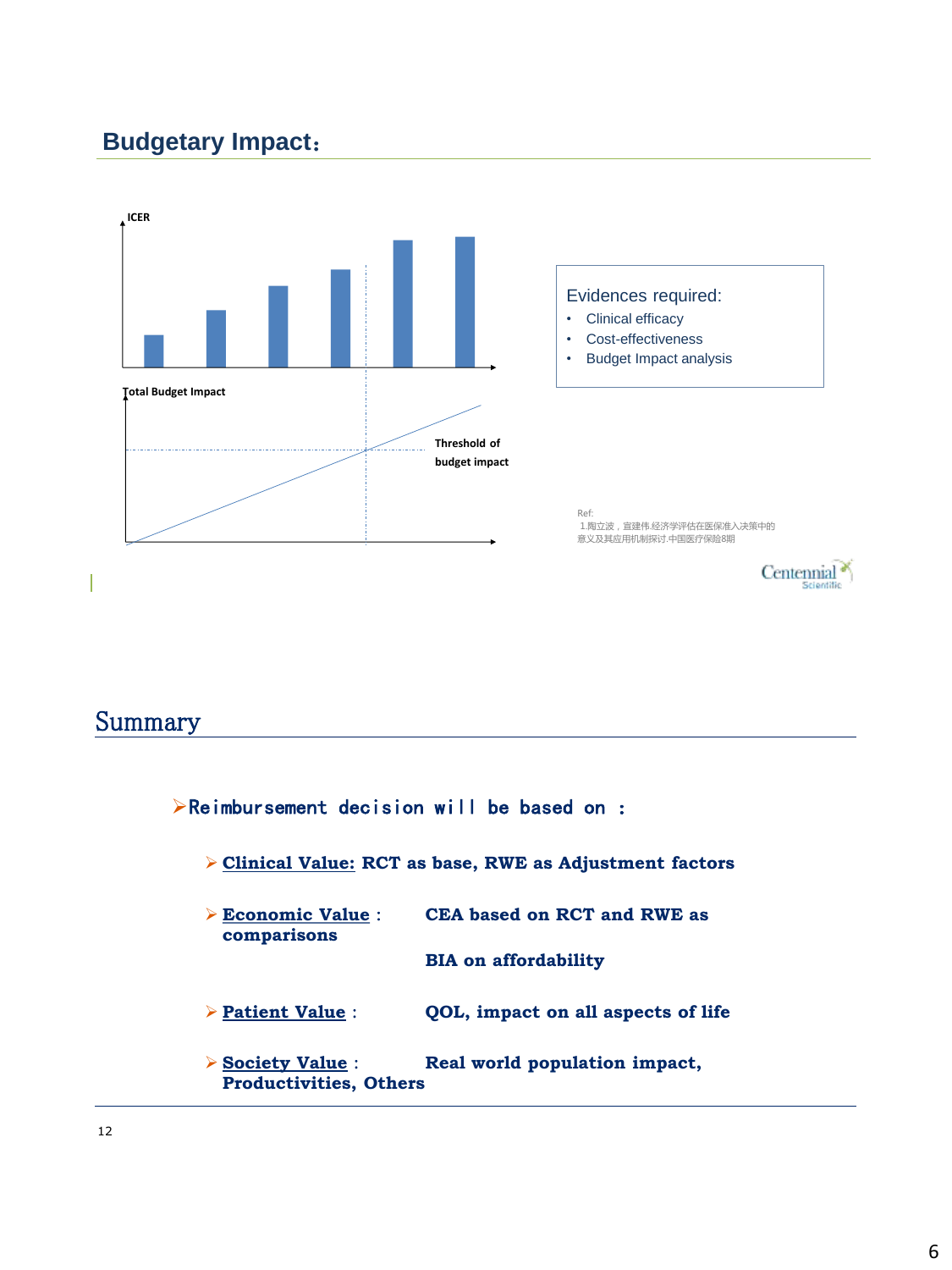## **Agenda**



1 3

#### Landscape Evaluation of Real World Data in Asia

**- To provide a data source platform to support RWE/RWD research in the region**

**- To conduct a landscape evaluation on the availability of various real world data (RWD) source currently existing in Asia**

**- To understand the availability, accessibility, general quality and contents of each type of the RWD.**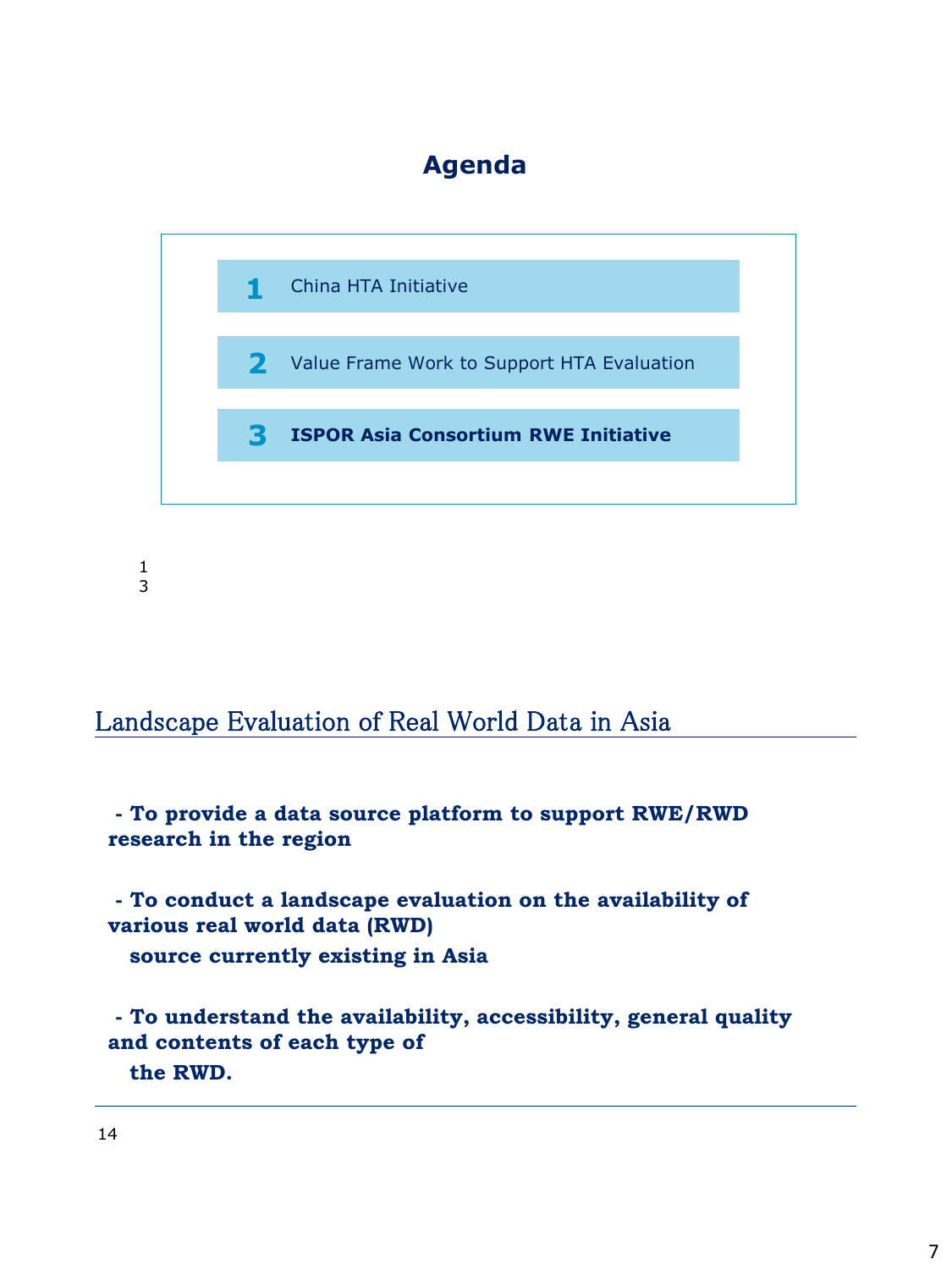| China                                                                                                                                               |                                                                                                                                                                                                                                                                                                  |                                                                                                                                                                                                                                                                                                                                                                                                                                                                                                                        |
|-----------------------------------------------------------------------------------------------------------------------------------------------------|--------------------------------------------------------------------------------------------------------------------------------------------------------------------------------------------------------------------------------------------------------------------------------------------------|------------------------------------------------------------------------------------------------------------------------------------------------------------------------------------------------------------------------------------------------------------------------------------------------------------------------------------------------------------------------------------------------------------------------------------------------------------------------------------------------------------------------|
| Database name                                                                                                                                       | Suvalue EMR database                                                                                                                                                                                                                                                                             | The XXX City Health Insurance database                                                                                                                                                                                                                                                                                                                                                                                                                                                                                 |
| <b>Brief description of data</b>                                                                                                                    | By May 11, 2018, Suvalue EMR database contains 117 hospitals EMR data in 17<br>different provinces of China;<br>The database include the inpatient and outpatient data of different level hospital from the<br>Tier 1 hospital (23.08%), Tier 2 hospital (64.96%) to tertiary hospitals 11.97%); | . The Health Insurance database include the Urban Employee Basic Medical Insurance database and the Urban Resident<br>Basic Medical Insurance before 2014.<br>After the Urban Resident Basic Medical Insurance and the New Rural Cooperative Medical Scheme had been combined<br>to the Urban and Rural Resident Basic Medical Insurance in 2014, it had all the three insurance databases.<br>It contains detailed information about inpatient's disease diagnosis, treatments and medication utilizations and costs. |
| Data sources (inpatient, outpatients)                                                                                                               | Inpatient and outpatient                                                                                                                                                                                                                                                                         | Inpatient and outpatient                                                                                                                                                                                                                                                                                                                                                                                                                                                                                               |
| Type (EMR, Claims)                                                                                                                                  | EMR data                                                                                                                                                                                                                                                                                         | Government Claims data                                                                                                                                                                                                                                                                                                                                                                                                                                                                                                 |
| <b>Starting year</b>                                                                                                                                | The earliest records of database is in 2000 and the data from 2012 is high quality                                                                                                                                                                                                               | 2002                                                                                                                                                                                                                                                                                                                                                                                                                                                                                                                   |
| Number of patients in 2017                                                                                                                          | 12,341,313 patients (including inpatients and outpatient)                                                                                                                                                                                                                                        | 11.62 million in 2017                                                                                                                                                                                                                                                                                                                                                                                                                                                                                                  |
| Number of unique patients\records in total in database                                                                                              | Number of unique patients: 81,960,352; Number of inpatient records: 9,254,991; Number of<br>outpatient records: 191.859.905                                                                                                                                                                      | 11.62 million in 2017                                                                                                                                                                                                                                                                                                                                                                                                                                                                                                  |
| Population coverage (%)                                                                                                                             | 10.29% (81960352/796180000)                                                                                                                                                                                                                                                                      | 98%                                                                                                                                                                                                                                                                                                                                                                                                                                                                                                                    |
| Length of follow-up (Average)                                                                                                                       | Not clear                                                                                                                                                                                                                                                                                        | Not clear, longitudinal data                                                                                                                                                                                                                                                                                                                                                                                                                                                                                           |
| Patient demographics<br>birth day<br>×.<br>weight, height, BMI<br>insurance type<br>٠<br>٠<br>Age distribution (%)<br>٠<br><65<br>$\bullet$<br>> 65 | Birth day: Yes;<br>weight, height: Yes, BMI:No<br>Insurance type: Yes;<br>age: Yes<br>The Variables above have missing value                                                                                                                                                                     | Birth day: Yes;<br>weight, height: Yes, BMI:No<br>Insurance type: Yes;<br>age: Yes<br>The Variables above have missing value                                                                                                                                                                                                                                                                                                                                                                                           |
| <b>Diagnostic code</b><br>ICD code (yes or no)<br>If yes, ICD 9 or ICD 10?<br>٠<br>Date of diagnosis<br>ò.                                          | ICD code: ICD-10<br>Date of diagnosis: Yes                                                                                                                                                                                                                                                       | ICD code: ICD-10<br>Date of diagnosis: Yes                                                                                                                                                                                                                                                                                                                                                                                                                                                                             |
| Procedure code<br>ICD code (yes or no)<br>÷<br>If yes, ICD 9 or ICD 10?<br>٠<br>Date of procedure<br>٠                                              | ICD code: No<br>Date of procedure: Yes                                                                                                                                                                                                                                                           | ICD code: No<br>Date of procedure: Yes                                                                                                                                                                                                                                                                                                                                                                                                                                                                                 |
| Medication\pharmacy (yes or no)<br><b>Drug name</b><br><b>Dosing</b><br>٠<br>÷<br>Dates of prescription                                             | Drug name: Yes<br>Dosing: Yes<br>Dates of prescription: Yes                                                                                                                                                                                                                                      | Drug name: Yes<br>Dosing: Yes<br>Dates of prescription: Yes                                                                                                                                                                                                                                                                                                                                                                                                                                                            |
| <b>Hospitalization</b><br><b>Admission date</b><br>ò.<br>Discharge date<br>×.<br><b>Discharge status</b>                                            | Admission date: Yes<br>Discharge date: Yes<br>Discharge status: Yes                                                                                                                                                                                                                              | Admission date: Yes<br>Discharge date: Yes<br>Discharge status: Yes                                                                                                                                                                                                                                                                                                                                                                                                                                                    |
| Lab test<br>Lab codes<br>×.<br>Lab test date<br>٠<br>Lab test results<br>٠                                                                          | Lab codes: Yes<br>Lab test date: Yes<br>Lab test results: Yes                                                                                                                                                                                                                                    | Lab codes: No<br>Lab test date: Yes<br>Lab test results: No                                                                                                                                                                                                                                                                                                                                                                                                                                                            |
| <b>Publication records</b>                                                                                                                          | INDENTIFY THE TEMPORAL MEDICATION PATTERN IN THE HYPERTENSIVE<br>PATIENTS USING SEQUEENTIAL PATTERN MINING AND RELATE THE PATTERNS TO<br>THE OUTCOMES AND COST                                                                                                                                   | None                                                                                                                                                                                                                                                                                                                                                                                                                                                                                                                   |
| <b>Access requirements/restrictions</b>                                                                                                             | Data cut and review the data on site                                                                                                                                                                                                                                                             |                                                                                                                                                                                                                                                                                                                                                                                                                                                                                                                        |
| Cost to access                                                                                                                                      | Depended on the quantity of data the project need                                                                                                                                                                                                                                                |                                                                                                                                                                                                                                                                                                                                                                                                                                                                                                                        |
| <b>Utilities</b>                                                                                                                                    | Cost Study, Real World Data Clinical, Effectiveness Study, Health economics study<br>Burden of disease                                                                                                                                                                                           | Cost Study, Health economics study, Burden of disease                                                                                                                                                                                                                                                                                                                                                                                                                                                                  |
| <b>Case study examples</b>                                                                                                                          | A retrospective EMR (Electronic Medical Record) database analysis to<br>understand disease burden and healthcare resource utilization of RA Patients with<br>designated drugs in China<br>Rational use of antifungal agents in department of Hematology                                          | Research on the impact of policy change on hepatitis B drugs<br>Association of COPD Medication Adherence with Resource Use AND Cost among COPD Patients                                                                                                                                                                                                                                                                                                                                                                |
| <b>Contact person</b>                                                                                                                               | Yin Wu, grace.wu@suvalue.com,                                                                                                                                                                                                                                                                    | Contact Information available upon request                                                                                                                                                                                                                                                                                                                                                                                                                                                                             |

Landscape Evaluation of Real World Data in Asia

**Countries and regions will include China, Japan, South Korea, Taiwan, Australia etc.**

**Details to be reported in Sept. 2018 in Tokyo ISPOR Conference**